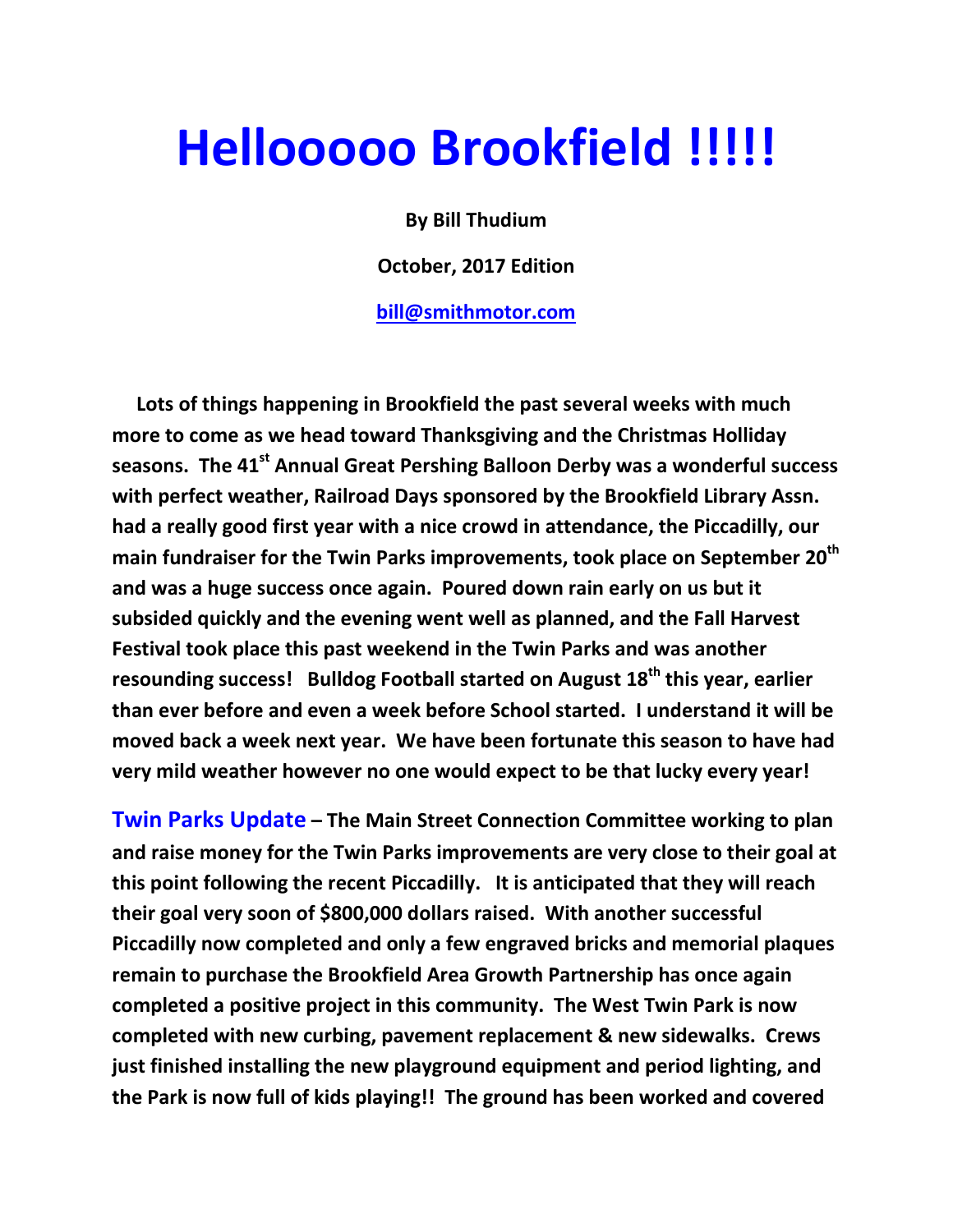with straw and we now only await the park benches. As mentioned there are still opportunities to purchase engraved bricks and make donations toward memorial plaques. Anyone interested in helping please contact our Brookfield Area Growth Partnership office (660-258-7278) and talk with Marcia Cunningham or Becky Cleveland. The project has been an amazing example of what can be accomplished in a small community that cares and shares the way we do!

### Deceased Alumni –

JOHN C. MURPHY John C. Murphy, 79, passed away Saturday, September 30, 2017, at his home in Overland Park. John was born Sept. 6, 1938, in Brookfield, MO, to Dr. James B. Murphy and Carolyn Tooey Murphy. John attended Immaculate Conception grade school, and graduated from Brookfield High School in 1957. He later attended the University of Missouri, and Missouri State. John began his business career at Armour and Company, and then joined Control and Drive Systems where he spent the rest of his career. John also volunteered years of his time to help restore a vintage B-25 World War II aircraft the "Fairfax Ghost" named by John. The restored plane eventually flew out of Kansas City. John had a passion for scuba diving, as he and Sharyl had several wonderful trips to the Caribbean and Hawaii. His love of shooting started early in life in the quail fields of Missouri. He was an active member of the Mill Creek gun club in DeSoto, KS. His shooting skills were well known to all of his friends. John was Irish proud and enjoyed a good party, good jokes, and good scotch. John lived his life with a positive attitude, humor, and care for others. John is survived by his beloved wife Sharyl (Morrissette) Murphy of 51 years, brother Jim Murphy and wife Denise of LaQuinta, CA, and step sister Lynda Crane of Atlanta, GA. John was also loved by brother and sistersin-law, many nieces, nephews, great nieces and great nephews. Sharyl and John were a part of the wonderful Afton Hill neighborhood, with whom they had many friends. Their neighbors helped them celebrate their 50th wedding anniversary in 2016. They are grateful for the loving support and fun times shared with these kind and gracious neighbors. Donations in John's memory can be made to the **charity of your choice**. A celebration of life open house is planned for 1-3 p.m. Monday, Oct. 23, at the home of John's nephew, 15009 Linden St. Leawood, KS 66224.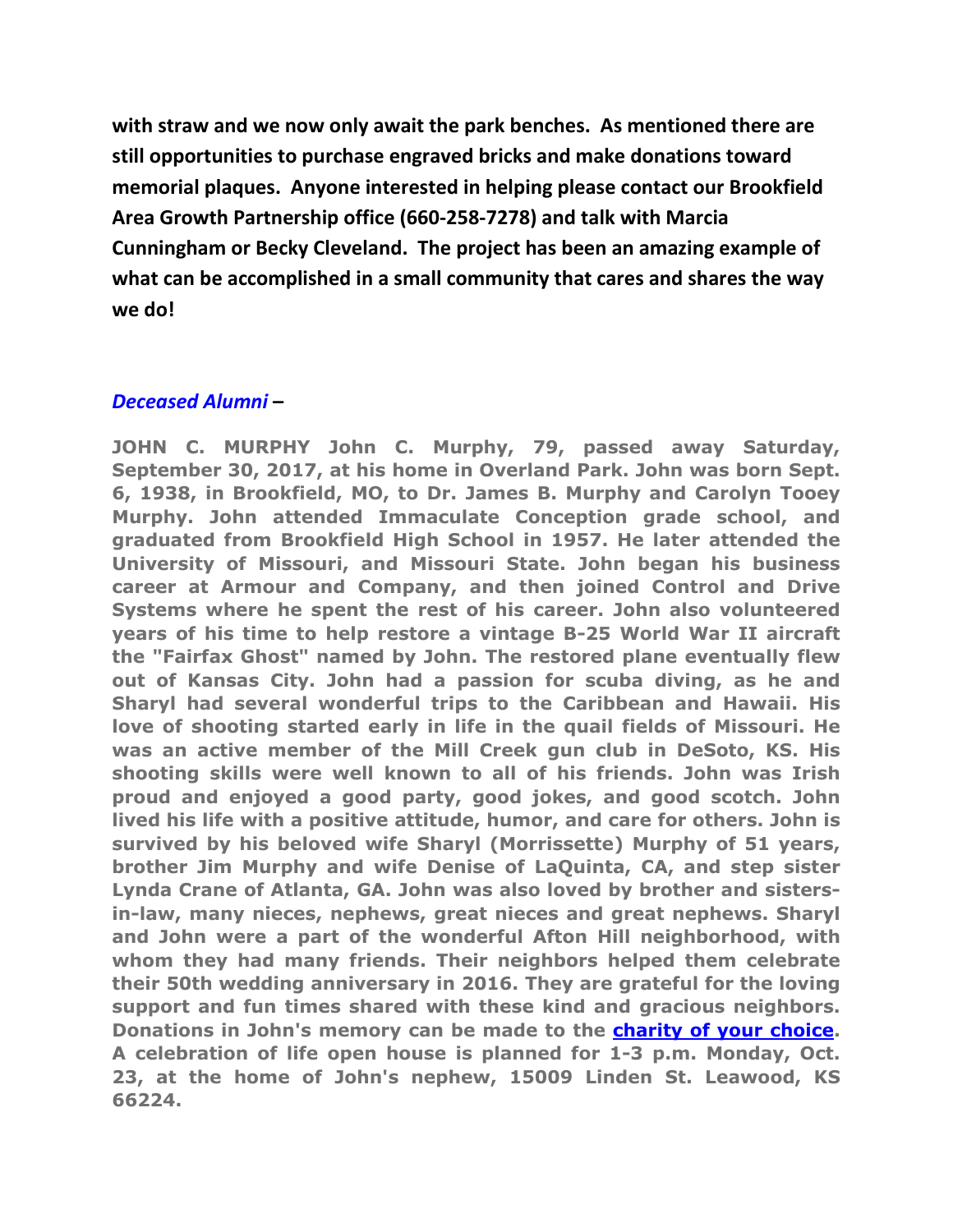#### Dear Friend of Brookfield - John Shane Remol, Sept. 14, 1926 – Aug. 14, 2017

John Remol (AKA Uncle Leif, Peter J. Kinockerdofer, the Big Bumpster, etc. ) This past weekend we lost my Wife's father. John was 91 years old and passed away at his home where he was determined to be when he died. He and wife Ellie had spent Saturday afternoon at our house watching TV while Shane and I sold tenderloins for our Church at the Brookfield Fall Festival. Shane walked them home afterward and shortly thereafter John passed. I could not possibly have asked for a better Father in Law. He and Ellie were always supportive of me and our marriage. They could always be counted on to help if asked, but only if asked and that was appreciated. John had been retired from JC Penney's for 26 years and I don't know of anyone who did more in their retirement than he and Ellie did. For many years they spent their winters in Florida where they worked at a local Air Force museum. After deciding they were getting a little old for making that long trip every year they didn't just stay home and sit. John began substitute teaching at the High School where he became the most sought after Sub! He combined humor with actually teaching kids life skills and other interesting things they most likely would never had learned from their regular courses. He was simply loved by the students and they all remember the time he shared with them. At this time he also wrote a monthly column for the newspaper entitled Uncle Leif in which he recalled humorous stories from his many years as the JC Penny Manager in Brookfield and the many friends he had on Main Street. The stories were always a delight and people looked forward to them. Ellie helped John put the articles together and readied them for printing. Once again it was time for John and Ellie to move onto their next adventure – this time it was volunteering at the hospital with the Pershing Auxiliary. They were both devoted to this work and rarely missed a day. John couldn't wait to get there to visit with folks. He always told me he "liked to work the room"!! I had the good fortune to spend the last hour or so with John and Ellie at our house before John passed. We were visiting about their many years of marriage (they celebrated 68 years last week). John's memory wasn't so good anymore and couldn't recall for sure how long it had been. After thinking about it without any luck his response to me was "well, it was more than a week!", one of his many humorous sayings that he used in various circumstances – I'm sure everyone has a favorite!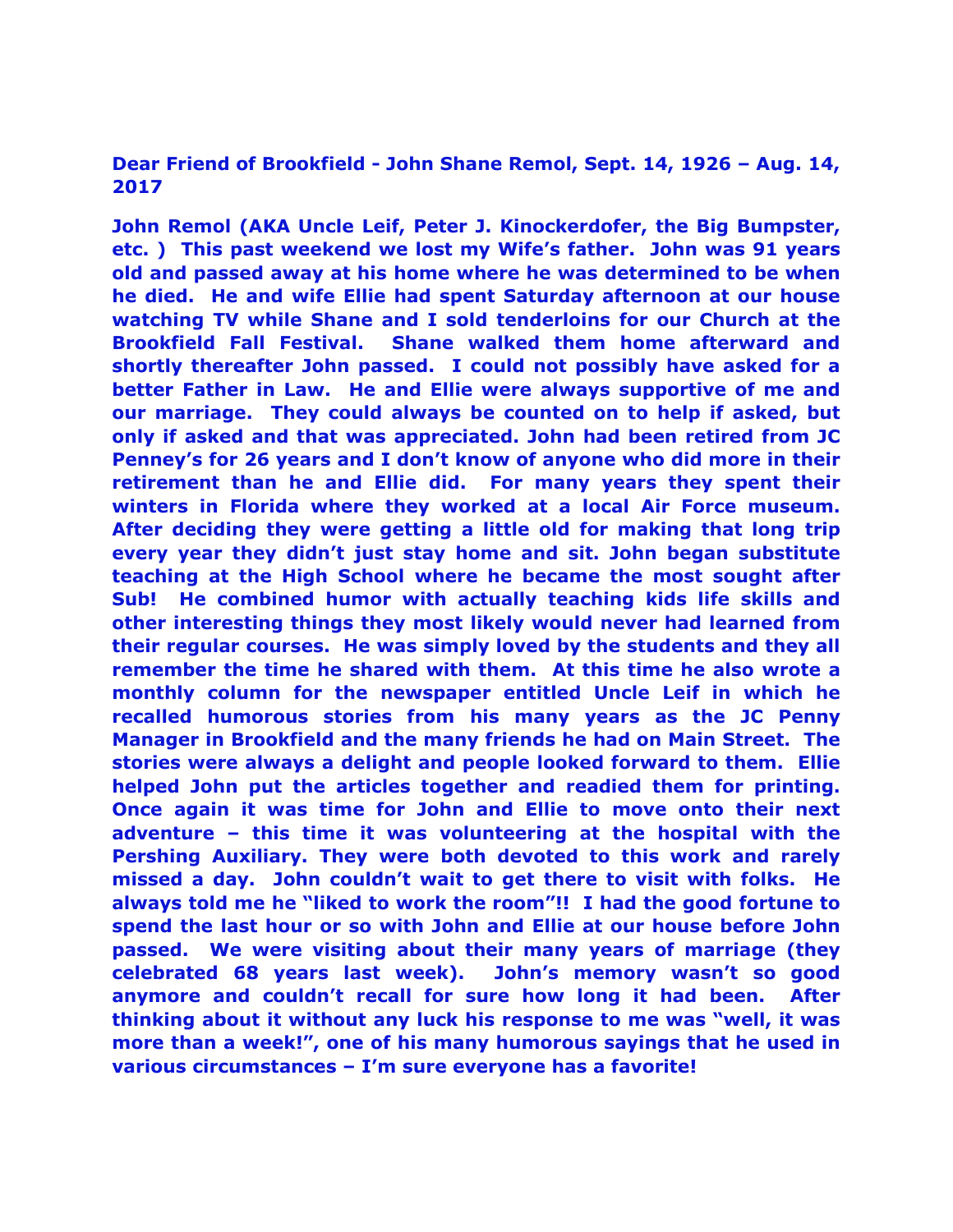John and Ellie have lived just three doors from our house for several years – close enough for us to keep a close eye on them. They walked to our house for Sunday dinners and holiday meals and gatherings with the whole family. Just a half block to their beloved Presbyterian Church where John served on the Session as the Session Clerk, and Ellie played the organ. It was good for them and it was good for us. Our family will be forever touched by our time with John Remol. Heaven will welcome him with open arms. God Blessed us with the many years we shared with him.

John Shane Remol, Sept. 14, 1926 – Oct. 14, 2017. Memorials may be made to the First Presbyterian Church, 123 W. John St., Brookfield, Mo. or to the Brookfield Hometown LEGACY Foundation, P. O. Box 67, Brookfield, Mo 64628

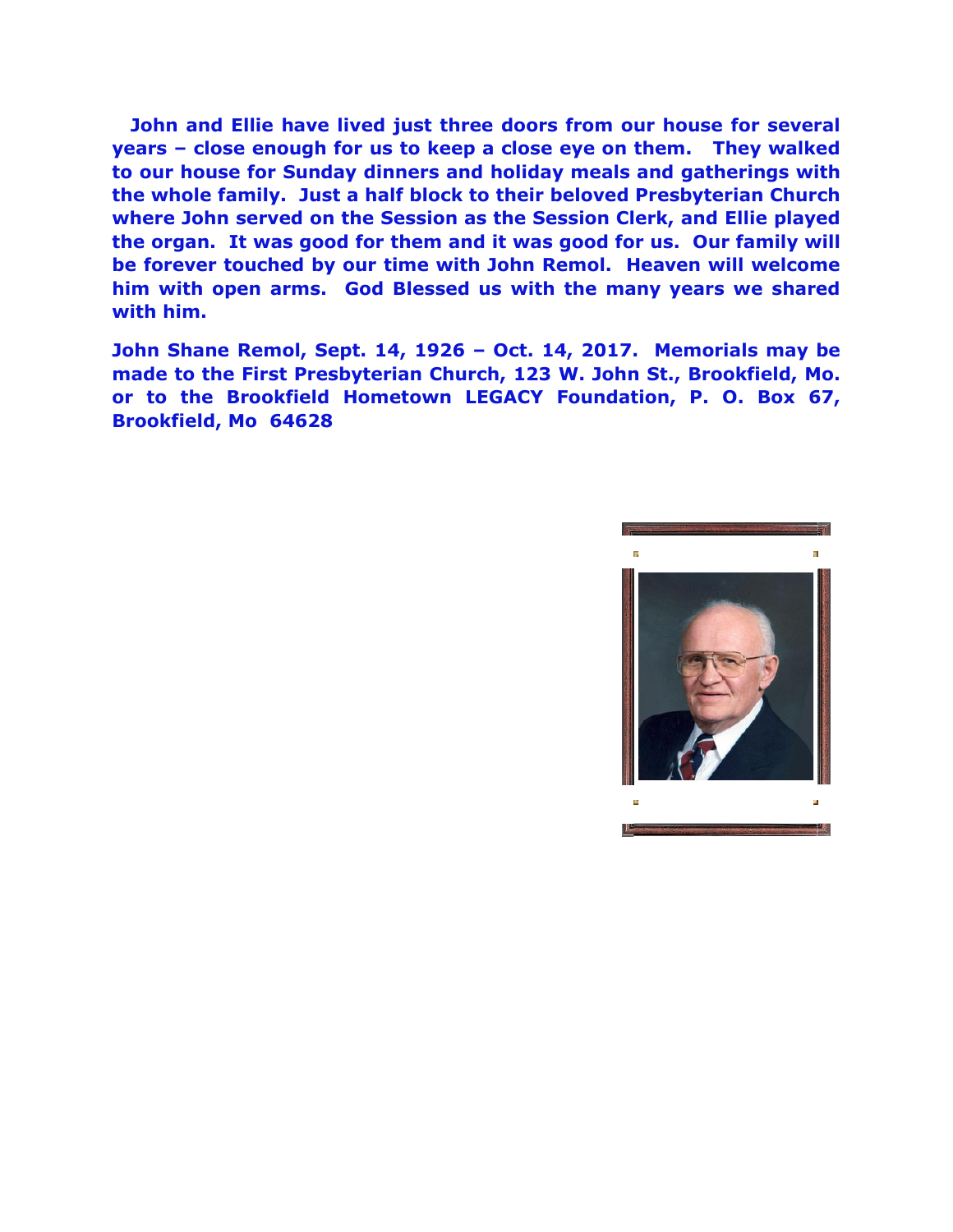Bulldog Football – the season is winding down for this year's Bulldog football team. The year has been a tough one for new Head Coach Scott Stevens. The regular season concluded this past Friday evening at Burlington Field with a game against longtime rival Clark County. Unfortunately the Bulldogs lost that game as well. District play begins this Friday and the hope is our young Bulldog team will have gained the experience and confidence needed to compete well in post season play.

Life is Changing - July was an interesting month for our family. Wife Shane retired from the school system after 23 years working as the "Night Lady" in the Linn County Area Career and Technical Center. We had not taken a "just us" extended vacation during our 42 years of marriage so we decided it was time to do so! Our two week plus trip included stops in Bowling Green, Kentucky where we had a chance to visit with family who we had not seen in over eight years. Gary and Jan Newman hosted us in their beautiful Kentucky style home. Gary was married to Ronna (Root), my cousin, until her untimely death and later married Jan, a longtime family friend – she fit right in! Gary & Ronna's kids Matt and Amy live there as well with their wonderful spoused and kids, and work in the family business, Diamond Screw. The weekend we arrived our son and his family met us there as they returned from their Florida vacation. Gary had invited my cousins Mary (Faught) & her husband Dick, and Jane (Faught) and her husband Chuck to drive down from Northern Kentucky to join us. Saturday and Sunday of that weekend were filled with lots of long overdue visiting and contagious laughter. We could not have enjoyed ourselves more getting the opportunity to see and visit with family we love so much! Planning to do it again very soon and include even more of the family the next time!

 The second leg of our vacation took us to Tampa Bay, Fl. Where Shane's brother John and sister in law Carolyn recently moved to from Chicago. Their gorgeous home is located in a beautiful gated sub-division of Tampa Bay! It was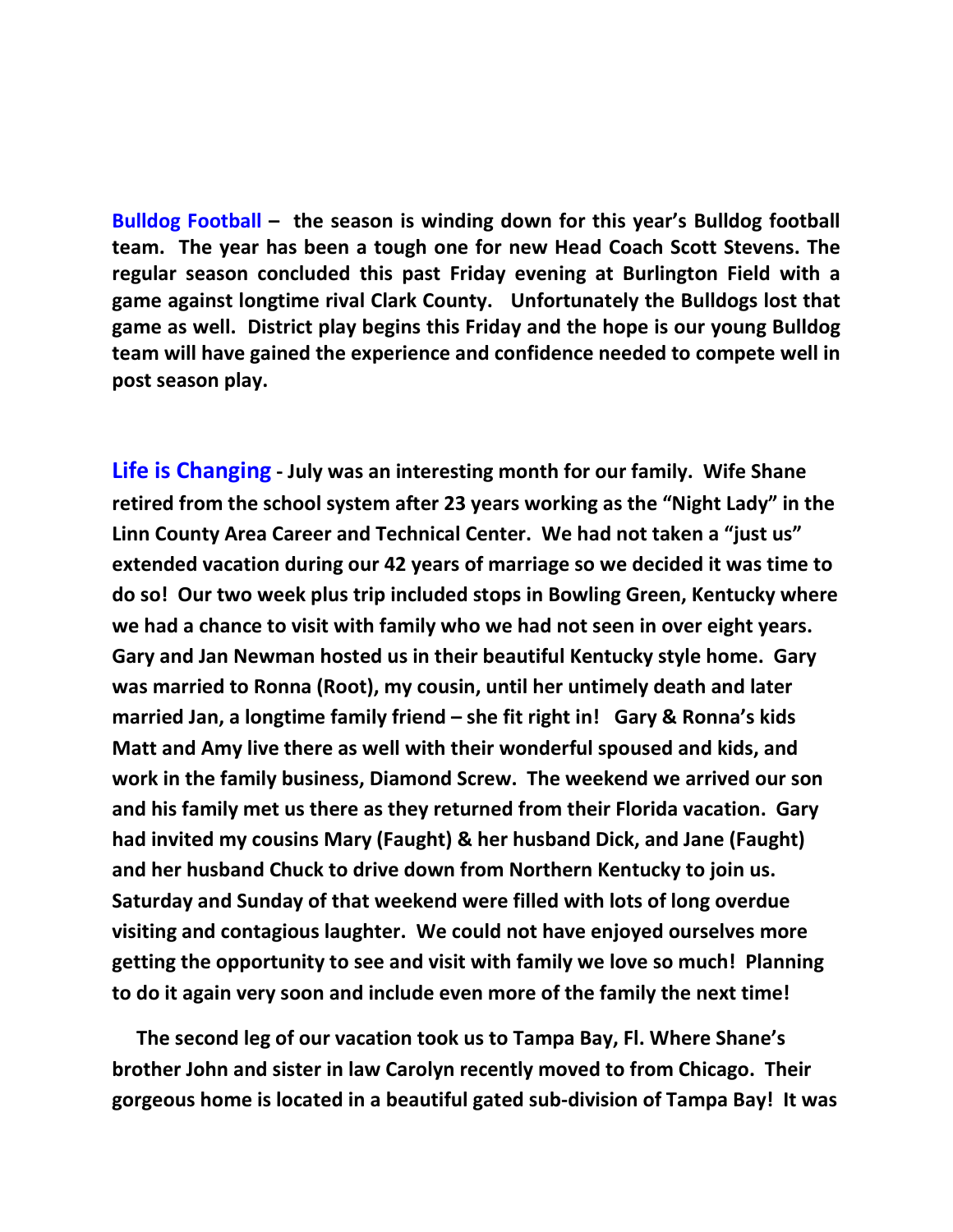great getting to visit them - we enjoyed their lovely home, pool, some deep sea fishing, wonderful food and a terrific visit. By the way they were fortunate recently to escape major damages from hurricane Irma.

 The next leg of our vacation took us to Fort Morgan, Alabama. Fort Morgan is located on the end of the Gulf Shores peninsula. The Fort itself was a built during the Civil War to help the Confederates guard the Mobile, AL. bay. We took a tour of the truly historic facility one morning during our stay. The rest of our time was spent on the beautiful Ft. Morgan beach which was just a short walk from our condo. I of course succeeded in burning the top of both feet the first day we were there and it took several weeks to heal up completely!! Even with this we had an absolutely wonderful stay in Alabama and are planning to go back soon!

 The next and final leg of our vacation took us to New Orleans. We stayed in a beautiful French Quarter Hotel and thoroughly enjoyed the whole experience-This despite my blistered feet. Thankfully Shane was a good nurse and helped me get thru walking many miles of streets! Some of the most interesting architecture I have ever seen, and of course some of the most bizare people I have ever seen too.

#### Brookfield Fall Events;

NOVEMBER 4 - Shop Hop - Brookfield/Brunswick/Chillicothe - 8:30-5:00

NOVEMBER 18 - Brookfield Holiday Mart - Trinity United Methodist Fellowship Hall - 9:00 a.m. - 2:00 p.m. Free to the public

NOVEMER 18 - Brookfield Christmas Celebration with Santa's Arrival - East Twin Park - 5:30 p.m. Free to the public

Best Story from the Class of '67 – The class of 1967 held their 50<sup>th</sup> Class reunion over Homecoming weekend. I had a chance to visit with my old friend John Hall before the homecoming parade. He has done photography for the U.S. Navy for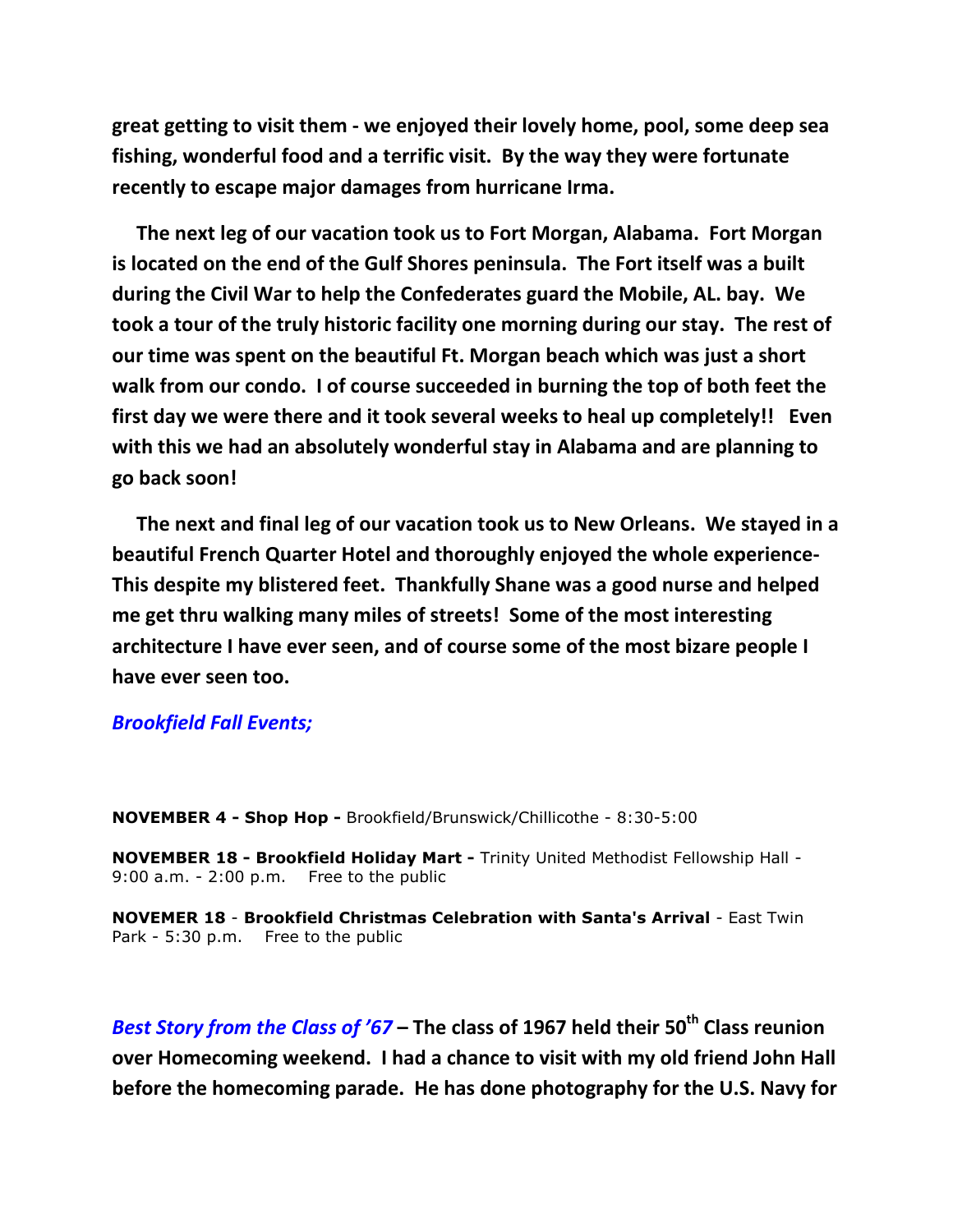many years and is still at it. He was telling me he bought an electric car to do his part for the environment. He has a lengthy commute each day to his place of work. Turns out the Navy has not installed any electric car charging stations so in order to have enough charge to make the round trip he had to purchase a generator to power up his car. Turns out he has to spend \$6/day to run the generator! ☺

## **By the way our Granddaughter Jaida Staddie was chosen as the 2017 Homecoming Queen! Pretty exciting! ☺**

Stanbury Uniforms – 100 years old! – last week I had the honor of attending festivities at Stanbury Uniforms to commemorate the company's 100<sup>th</sup> year, 59 of those as a Brookfield industry. The company held the celebration on a beautiful fall day at their Brookfield facility. A huge tent was erected and everyone in attendance was treated to a delicious meal and birthday cake and cupcakes! A video had been created for the occasion and was walk thru of the growth of the company from its beginnings in 1917 as a uniform maker for the police, firefighters, circus performers & animals, etc. to their current status as the world's largest provider of band uniforms! Some interesting statistics presented ; over the 100 years employees have constructed 2.8 million uniforms and the thread used to create the clothing would stretch around the world 38 times!! Doesn't seem possible does it?? Employment in Brookfield and in a satellite plant in Milan is now at 240 and growing. Stanbury President & CFO Jim Elliott and Company CEO Steve Roberts served as the moderators for the Anniversary Program and did a really nice job. Good Luck to Stanbury Uniforms on their next 100 Years!

**Birthdays** – Oct.  $18^{th}$ , Rich Rhodes, Shelly Martin, Roylynn Roe, Jo Ellen Boley, Andy Martin, Gale Hunt, Oct. 19<sup>th</sup>, Susie O'Hara, Linda Packham, Carey Smith, Nelson Fay, Elsie McCollum, Susie Staples, Oct. 20<sup>th</sup>, John Holton, Michelle Morris Scates, Oct. 21<sup>st</sup>, Melissa Kearns, Leanna Cash, Kaylee Dowell, Reed McBroom,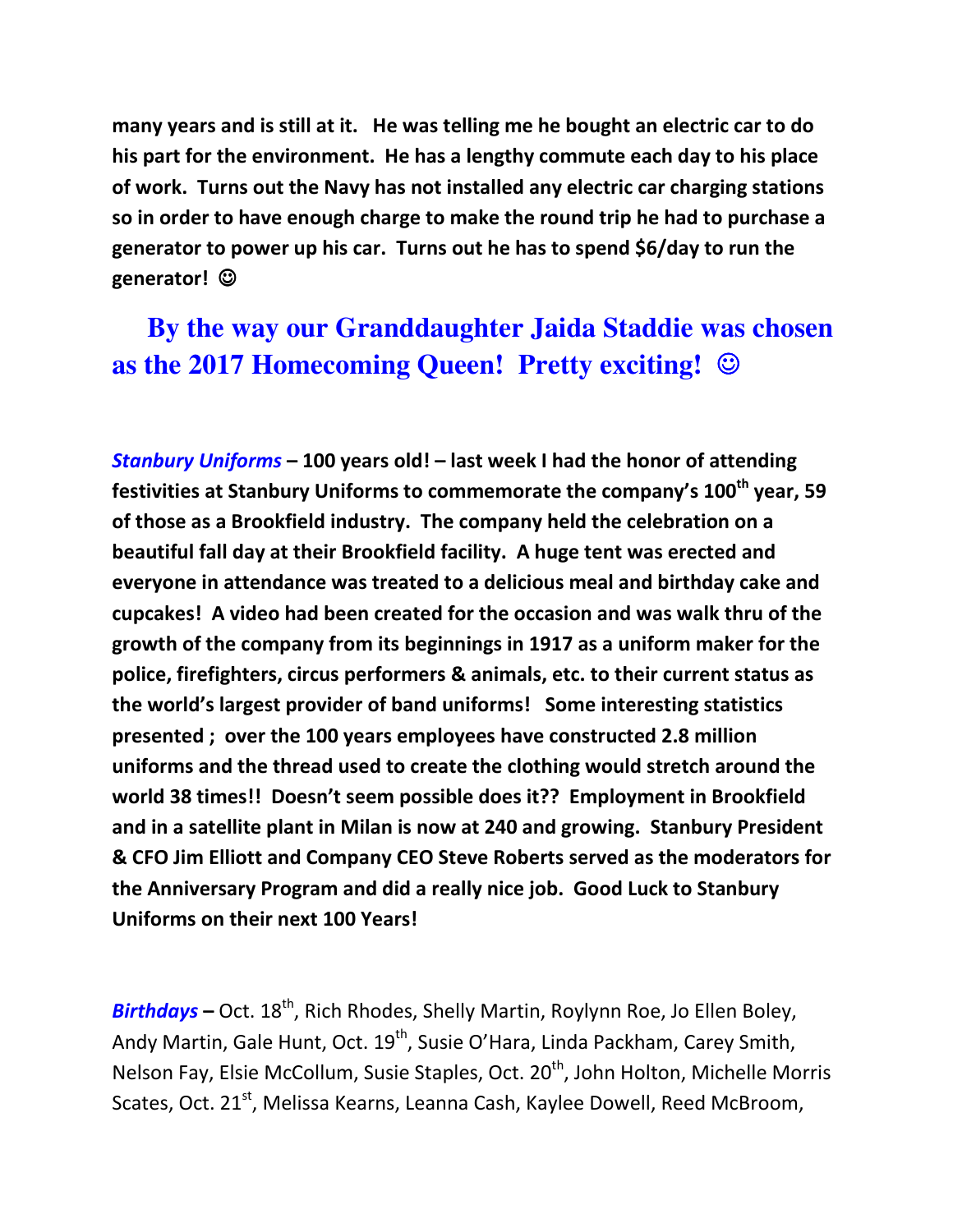Betsy Hahn, Oct. 22<sup>nd</sup>, Fran Graff, Bryan Hedrick, Michela Mura, John Perry, Dalton Palmer, Dedre Clark Schulte, Bryce Hustead, Oct. 23<sup>rd</sup>, Barbara Beach, Dan Daugherity, Virginia Fite, John McKenzie, Bob Middleton, Sandi Morris, **Jovie Noel Staddie (our granddaughter), Oct. 24<sup>th</sup>, Paula White Jessen,** Paulette Holtz, Anitra Walgren, Susan Frances Knowles Lambert, Oct. 25<sup>th</sup>, Samantha Bulechek, Ronnie Hall, Josh Jacobi, Jason Sportsman, Jim Wright, Heather Hamann, Mary Ann Reed, Stewart McCollum, Mary Coran, Oct. 26<sup>th</sup>, Chandler Gall, Penny Williams, Paul Bargar, Vanessa Bradley, Oct. 27<sup>th</sup>, Rick Austin, Cody Bulechek, Cody King, Emily Luckert, Lois Bailey, Dane Phillips, Caleb Calhoun, Oct. 28<sup>th</sup>, Barbara Hamilton, Cassie Frock, Kirra Richardson, Oct. 29<sup>th</sup>, Ronda Anderson, Jase Cowan, Bonnie Davis, Mike White, Bonnie Witte, Lee Anthony, Gary McCracken, Oct. 30<sup>th</sup>, Doug Cleveland, Cheryl Stuver, Shonta Adair, Kayla Kaye, Sarah Mosley, Terry Watts, Tracy Calhoun, Oct. 31<sup>st</sup>, Derek Jones, Nicholas Rhodes, Michael Hamilton, November 1<sup>st</sup>, Jim Glidewell '65, Vanessa Lincoln, Mary Sisson, Chris Zumbrunnen, Ron Carter, Jeremy Martin, Nov. 2<sup>nd</sup>, Clarke Burns, Cindi Buckallew, Kelly Kimble, Naomi Paris, Daren Potter, Andrea Severa, Timi Haag, Nov.  $3^{rd}$ , Sherry Baker, Nov.  $4^{th}$ , Ella Caldwell, Jeanie Allen, Nov. 5<sup>th</sup>, Shane Moser, Brad Parn, Amber Keune, Nov. 6<sup>th</sup>, Darlene Craig, Tonia Montgomery, Caro Robbins, Lonnie Trentham, David Moss, Elizabeth Quigley, Nov. 7<sup>th</sup>, Kirk Jessen, Debbie Bennett, Ross Ehrich, Don Hoover, Logan Riddle, Derek Dixon, Nov. 8<sup>th</sup>, Justin Long, Lori Bredehoft, Ashley Rogers, Nov. 9<sup>th</sup>, Harold Mace, Bailey Morton, Susan Jessen, Nov. 10<sup>th</sup> , **Nile Thudium (our son),** Sara Bara, Joseph Carr, Nov.  $11^{th}$ , Shelby Lane, Sharon Logan, Jackie Hunt Tomlinson, David Keller, Danny Phillips, Brent Copple, Nov.  $12^\text{th}$ ,  $\rm{Shane}$ Thudium (my lovely wife!), Tyson Stark, Douglas Palmer, Benjamin Bloss, Nov. 13<sup>th</sup>, Clare Batson, Sarah Johnson, Sarah Paalhar, Nov. 14<sup>th</sup>, Gene Buckallew, Daniel Hedrick, Mike Holtz, Rogene Smith, Brad Wright, Alvin Smith, Charles Wright, Billy Barton, Aaron Sprouse, Stella Kulseth, Nov. 15<sup>th</sup>, Caleb Farrenkopf, Jeremy Williams, Betsy Demarest Rosetti, Nov. 16<sup>th</sup>, James Myers, Madilyn Lumsden, Connie Quigley, Tyler McPherson, Lindsey Hudson, Maddie Lumsden, Nov.  $17<sup>th</sup>$ , Jeremiah Bush, Roy Hunt, Jennifer Waugh, Nov.  $18<sup>th</sup>$ , Hermenta Pendleton, Mary Mace, Lincoln Cantrall, Megan McCormick, Rachel Skinner,